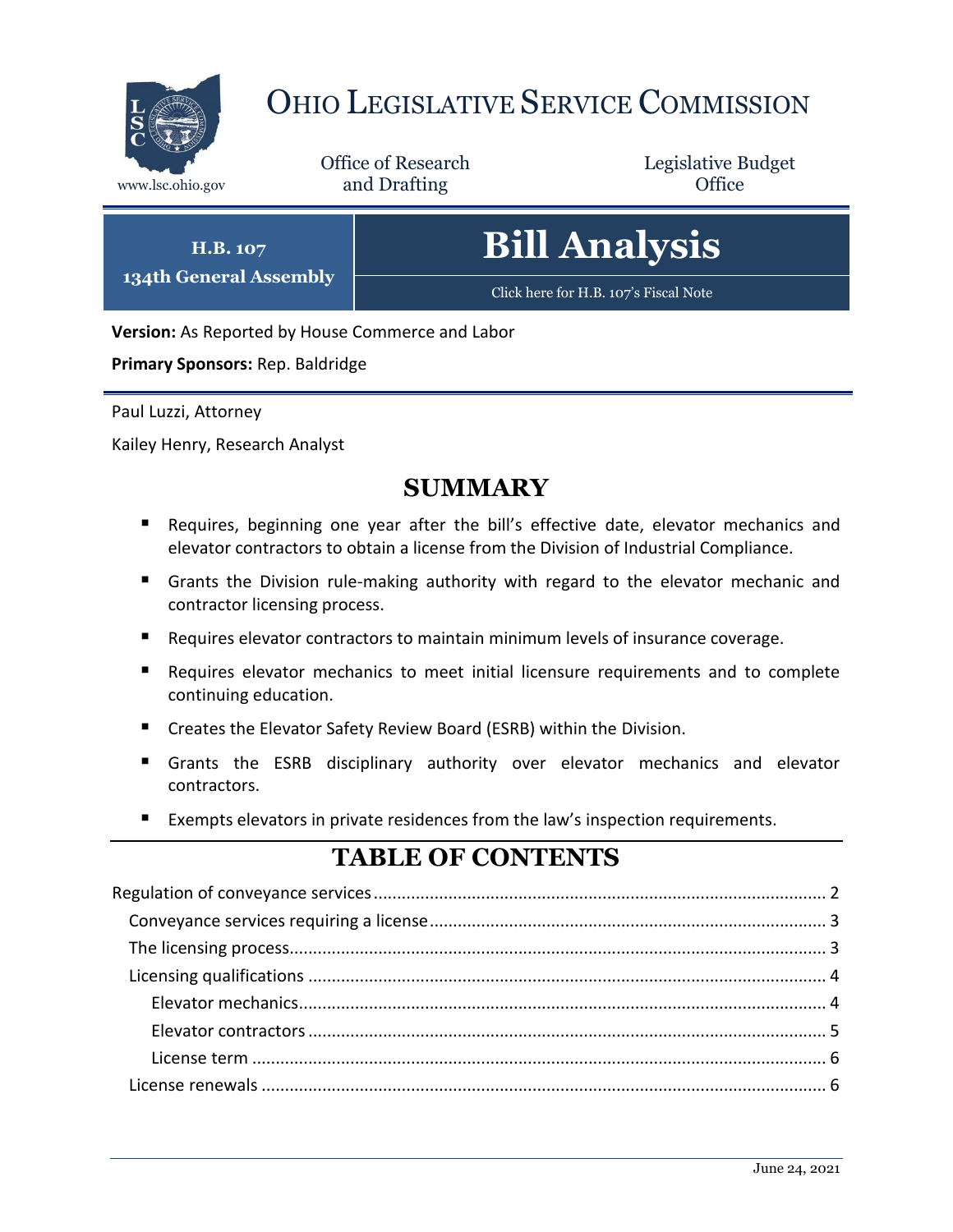| Authority and responsibility of the Superintendent of Industrial Compliance  8 |  |
|--------------------------------------------------------------------------------|--|
|                                                                                |  |
|                                                                                |  |
|                                                                                |  |
|                                                                                |  |
|                                                                                |  |
|                                                                                |  |
|                                                                                |  |
|                                                                                |  |
|                                                                                |  |
|                                                                                |  |
|                                                                                |  |
|                                                                                |  |
|                                                                                |  |

## **DETAILED ANALYSIS**

## <span id="page-1-0"></span>**Regulation of conveyance services**

The bill enacts a new chapter of Ohio law, Chapter 4785 of the Revised Code, that is based on Revision 1 of National Elevator Industry, Inc.'s Model Elevator Law. The new chapter regulates individuals and entities performing construction, testing, maintenance, alteration, and repair of the following equipment, associated parts, and hoistways, which the bill defines as "**conveyances**":

- **Hoisting and lowering mechanisms equipped with a car or platform that moves between** two or more landings, including elevators and platform lifts;
- Power-driven stairways and walkways for carrying individuals between landings, including escalators and moving walks;
- Hoisting and lowering mechanisms equipped with a car that serves two or more landings and is restricted to the carrying of material by its limited size or limited access to the car, including dumbwaiters, material lifts, and dumbwaiters with automatic transfer devices;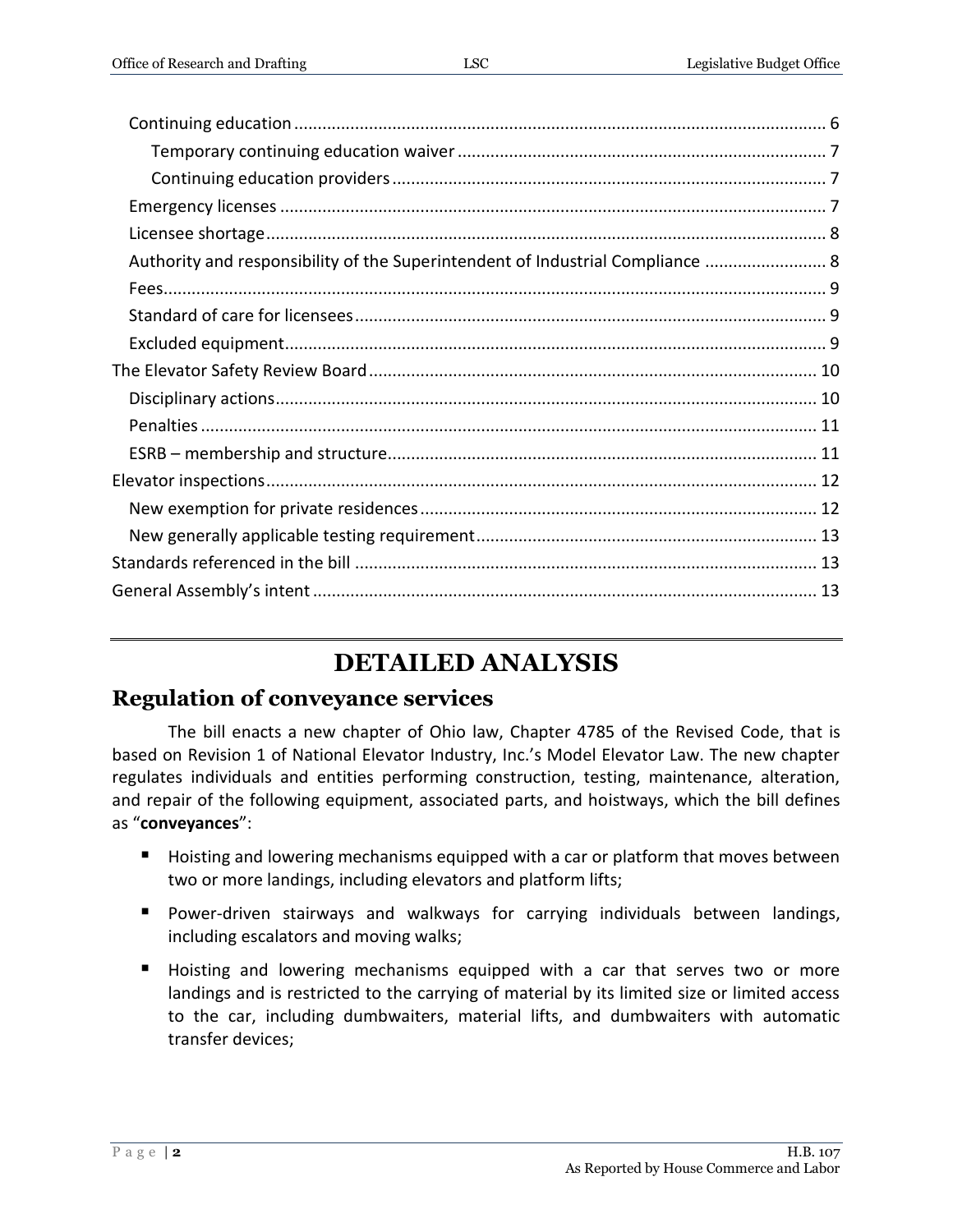Automatic guided transit vehicles on guideways with an exclusive right-of-way, including automated people movers. $1$ 

The bill also specifically excludes a range of equipment from the new chapter's requirements as described below under "**Excluded equipment**."

### <span id="page-2-0"></span>**Conveyance services requiring a license**

With two exceptions, beginning one year after the bill's effective date no individual can provide conveyance services, or wiring any conveyance from the mainline feeder terminals on the controller, in buildings or structures unless the individual is a licensed elevator mechanic who is either working for, or the owner or a member of, a business entity that holds an elevator contractor's license. "**Conveyance services**" means erecting, constructing, installing, altering, servicing, repairing, dismantling, removing, or maintaining a conveyance.

An "**elevator contractor**" is any *business entity*, though that entity may be a sole proprietorship, that has been issued an elevator contractor's license under the bill and that is engaged in the business of providing conveyance services. An "**elevator mechanic**" is an *individual* who has been issued an elevator mechanic's license, authorizing the individual to provide conveyance services and perform electrical work on conveyances, by the Division of Industrial Compliance in the Department of Commerce. If an individual obtains an elevator mechanic's license, no other license is required to wire a conveyance.<sup>2</sup>

As noted above, there are two exceptions to the licensing requirement for conveyance services. The first is that an individual or entity providing conveyance services, including the wiring of a conveyance, exclusively in private residences is not required to obtain a license under the bill. $3$ 

The second exception applies to the dismantling of a conveyance. Dismantling is included in the definition of "**conveyance services**," so that process typically requires a license. But, under the bill, the licensing requirement does not apply to a conveyance that is to be destroyed as the result of a complete demolition of a secured building or structure or where the hoistway or wellway is demolished back to the basic support structure and where no access is permitted.<sup>4</sup>

### <span id="page-2-1"></span>**The licensing process**

The bill requires entities and individuals wishing to provide conveyance services to apply for an elevator contractor's or elevator mechanic's license. An applicant applies with the Division on a form provided by the Division. An application must contain all of the following:

 $1$  R.C. 4785.01(A) and 4785.02(A). See also, National Elevator Industry, Inc., Model Elevator Law, [available here.](http://www.neii.org/pdf/model%20elevator%20law%20revision%203.pdf)

 $2$  R.C. 4785.01 and 4785.03(A) and (B); Section 3.

 $3$  R.C. 4785.03(C).

 $4$  R.C. 4785.01(A) and 4785.03(D).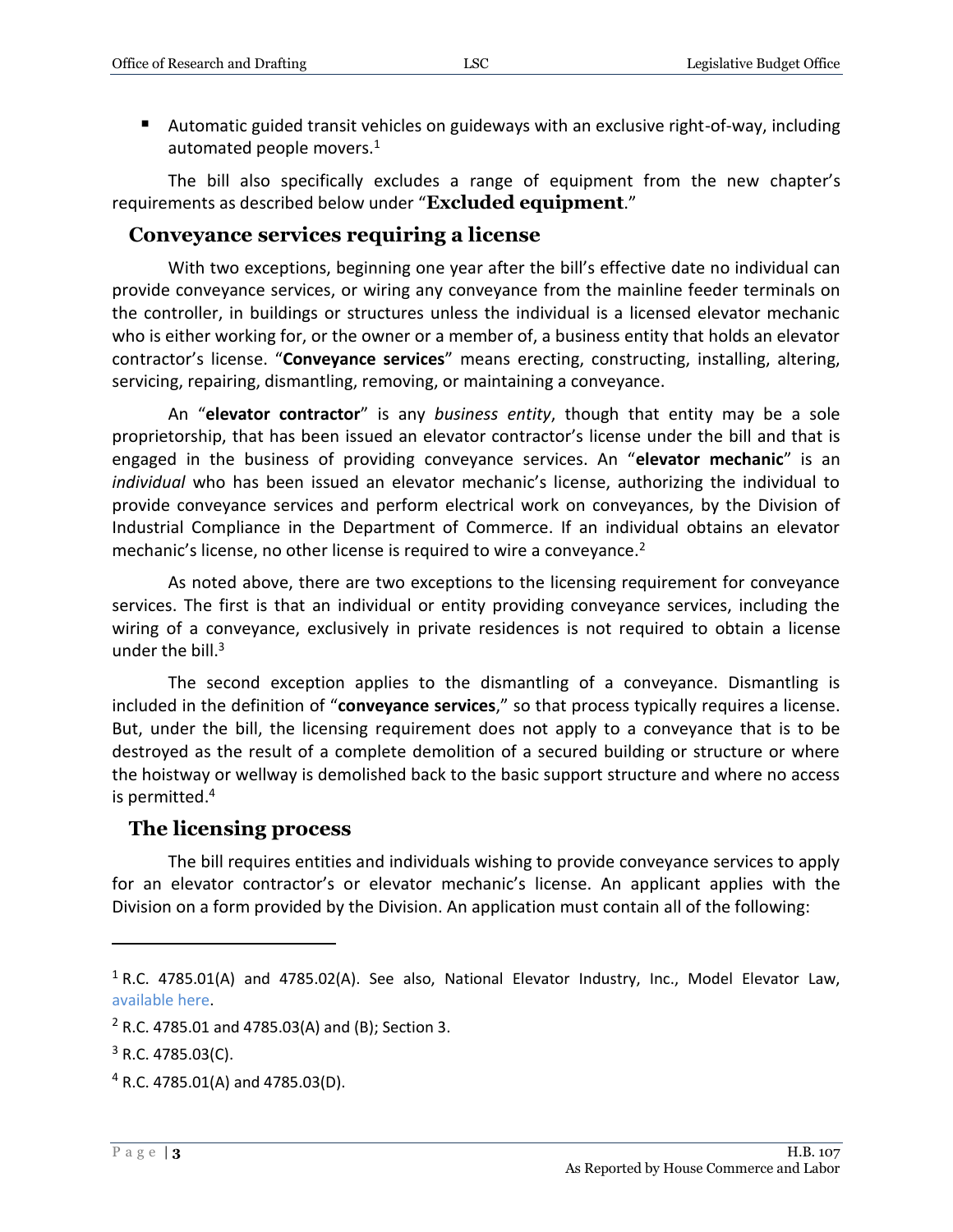- Contact information:
	- If the applicant is an individual or sole proprietor, the applicant's name, residence address, and business address;
	- If the applicant is a partnership, each partner's name, residence address, and business address;
	- If the applicant is a domestic corporation, the corporation's name and business address and the principal officer's name and residence address;
	- If the applicant is a corporation other than a domestic corporation, the name and address of an agent located in Ohio who is authorized to accept service of process and official notices;
- The number of years the applicant has engaged in the conveyance services business;
- **If the applicant is applying for an elevator contractor's license, both of the following:** 
	- $\Box$  The approximate number of individuals, if any, to be employed by the applicant, and if applicable, satisfactory evidence that the employees are or will be covered by workers' compensation insurance;
	- □ Satisfactory evidence that the applicant and all employees are, or will be, covered by general liability, personal injury, and property damage insurance;
- A description of the criminal convictions and guilty pleas of the applicants and each employee, if any, as verified by a criminal records check;
- Any other information that the Division considers appropriate.<sup>5</sup>

## <span id="page-3-0"></span>**Licensing qualifications**

### **Elevator mechanics**

<span id="page-3-1"></span>The Division may issue an elevator mechanic's license only if the applicant demonstrates one of the following:

- An acceptable combination of documented experience and education credits (see **COMMENT**), as follows:
	- $\Box$  At least three years of work experience in the elevator industry (construction, maintenance, service, repair, or any combination of these) as verified by current and previous employers licensed to do business in Ohio;
	- Satisfactory completion of a written examination administered by the Division, or by a testing agency approved by the Division, on the most recent referenced codes and standards;

 $5$  R.C. 4785.04(A) through (C).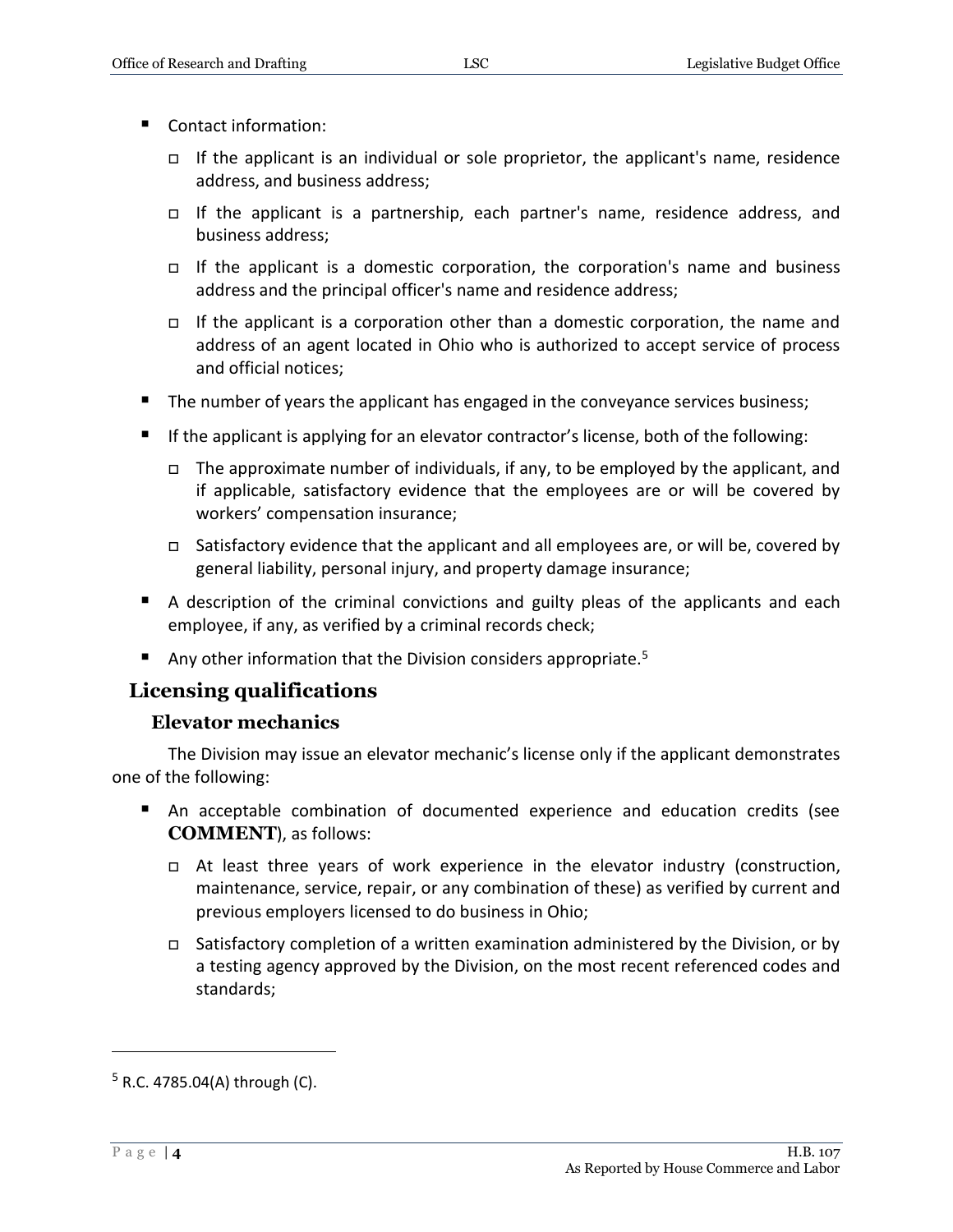- Acceptable proof that the applicant has worked as an elevator construction, maintenance, or repair person, without direct and immediate supervision, for an elevator contractor authorized to do business in Ohio for a period of not less than three years immediately before the bill's effective date, provided that the applicant applies for a license within one year of the bill's effective date;
- A certificate of completion or other evidence of having successfully passed the mechanic's examination of a nationally recognized training program for the elevator industry, such as the National Elevator Industry Educational Program or the Certified Elevator Technician Program of the National Association of Elevator Contractors;
- A certificate of completion of an apprenticeship program for elevator mechanics that has standards substantially equal to the bill's and that is registered with the U.S. Department of Labor's Bureau of Apprenticeship and Training or a state apprenticeship council;
- A valid license from a state having standards substantially equal to those of the bill, on application and without examination.<sup>6</sup>

In addition to those requirements, the bill establishes several disqualifying factors that require the Division to deny an elevator mechanic's license. Those are:

- Conviction of or plea of guilty or no contest to a disqualifying offense designated by the Superintendent of Industrial Compliance, provided the Division has applied the multifactored process that continuing law requires other licensing authorities to apply before disqualifying an applicant based on a criminal offense;
- Violation of any provision in the bill's new licensing law or any rule adopted pursuant to it;
- **Demonstrated incompetence or untrustworthiness;**
- **Fraud, misrepresentation, or deception in the conduct of business;**
- **Fraud, deception, or misrepresentation in efforts to obtain or renew a license;**
- **Fraud or misrepresentation by an applicant in obtaining or attempting to obtain an** order, ruling, or authorization from the Division.<sup>7</sup>

#### **Elevator contractors**

<span id="page-4-0"></span>With respect to an elevator contractor's license, as opposed to an elevator mechanic's license, the Division may issue a license to a business entity if the applicant employs a licensed elevator mechanic and presents proof of compliance with the bill's insurance requirements. An applicant must submit proof of insurance coverage that, at the least, provides \$1 million for

 $6$  R.C. 4785.04(D) and (G).

 $7$  R.C. 4785.04(E) and 4785.08(A)(2), and R.C. 9.79, not in the bill.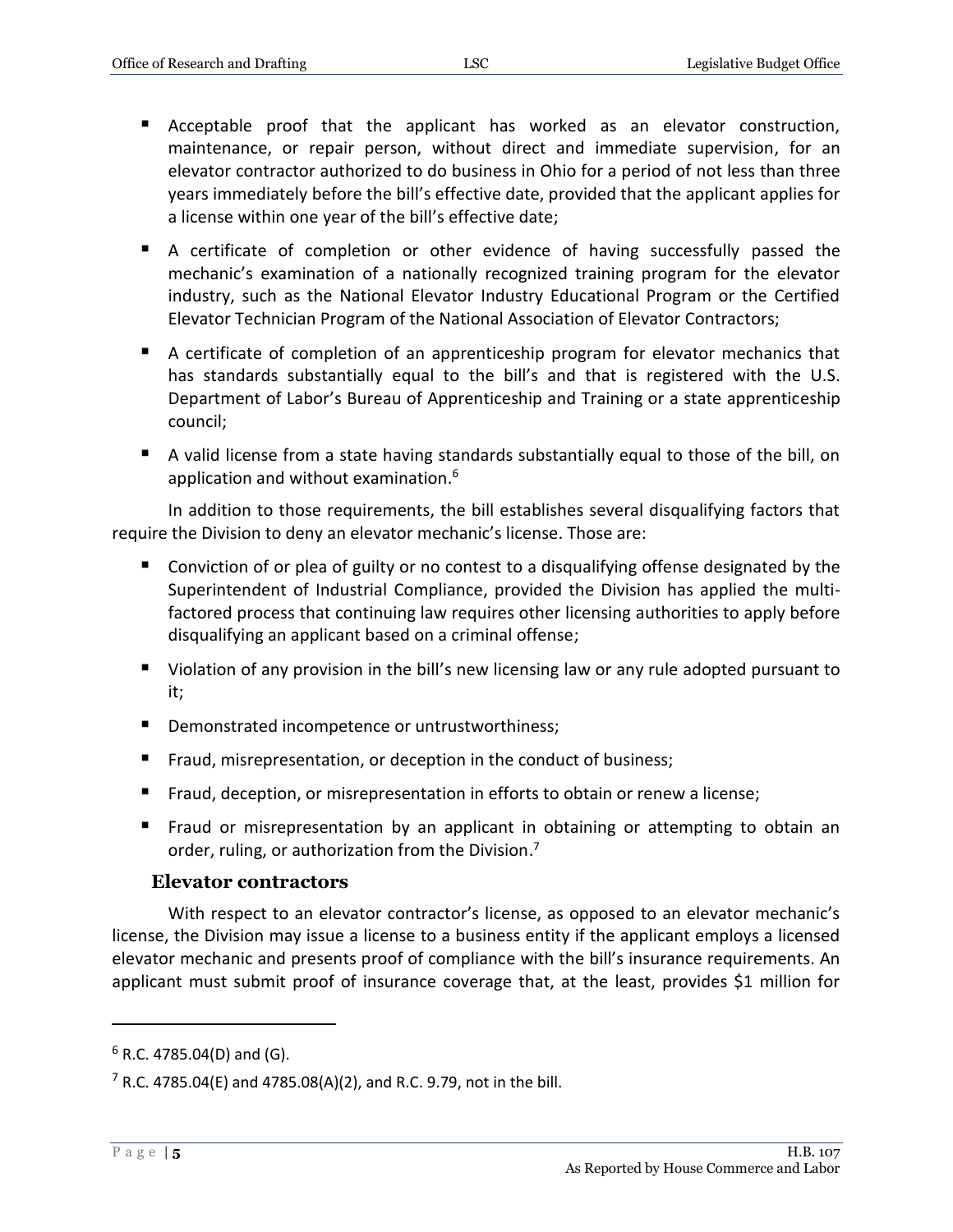injury or death of any number or people involved in any one occurrence, \$500,000 for property damage in any one occurrence, and workers' compensation insurance coverage. Proof of insurance must be provided at the time of the license's issuance or renewal, and if any required policy is materially altered or canceled, the bill requires notice to the Division ten days before the change.<sup>8</sup>

Because an elevator contractor license applicant is required to employ a licensed elevator mechanic, elevator mechanic's licenses likely will be issued before contractor licenses. But, the bill allows the Division to issue an elevator contractor's license to an applicant that holds a valid license from a state with standards that are substantially equal to those in the bill.

#### <span id="page-5-0"></span>**License term**

Licenses issued pursuant to the bill are valid for two years and may be renewed.<sup>9</sup>

#### <span id="page-5-1"></span>**License renewals**

The Division may renew a license if the licensee applies for renewal on a form prescribed by the Division and pays the license renewal fee established by the Division. An applicant who is an elevator mechanic also must submit evidence that the applicant has completed the required continuing education coursework. For a contractor's license, proof that the applicant maintains the necessary insurance is required.<sup>10</sup>

If a licensee demonstrates incompetence or untrustworthiness or commits an offense or violation described above under "**Licensing qualifications**," the Division cannot renew the license.<sup>11</sup>

### <span id="page-5-2"></span>**Continuing education**

The bill requires elevator mechanics to complete continuing education. The continuing education must instruct mechanics on Division rules and standards, consist of not less than eight hours of instruction, and be taught by instructors approved by the Division. An elevator mechanic must attend and complete the courses within one year immediately preceding the scheduled date for license renewal.<sup>12</sup>

A continuing education instructor who is a licensee is exempt from the continuing education requirement if the licensee was qualified as an instructor at any time during the year immediately preceding the scheduled date for the license renewal.<sup>13</sup>

 $\overline{a}$ 

<sup>10</sup> R.C. 4785.041(A).

<sup>8</sup> R.C. 4785.04(F) and 4785.07.

 $9$  R.C. 4785.04(H).

 $11$  R.C. 4785.041(F).

 $12$  R.C. 4785.041(A)(3) and (B).

<sup>13</sup> R.C. 4785.041(C).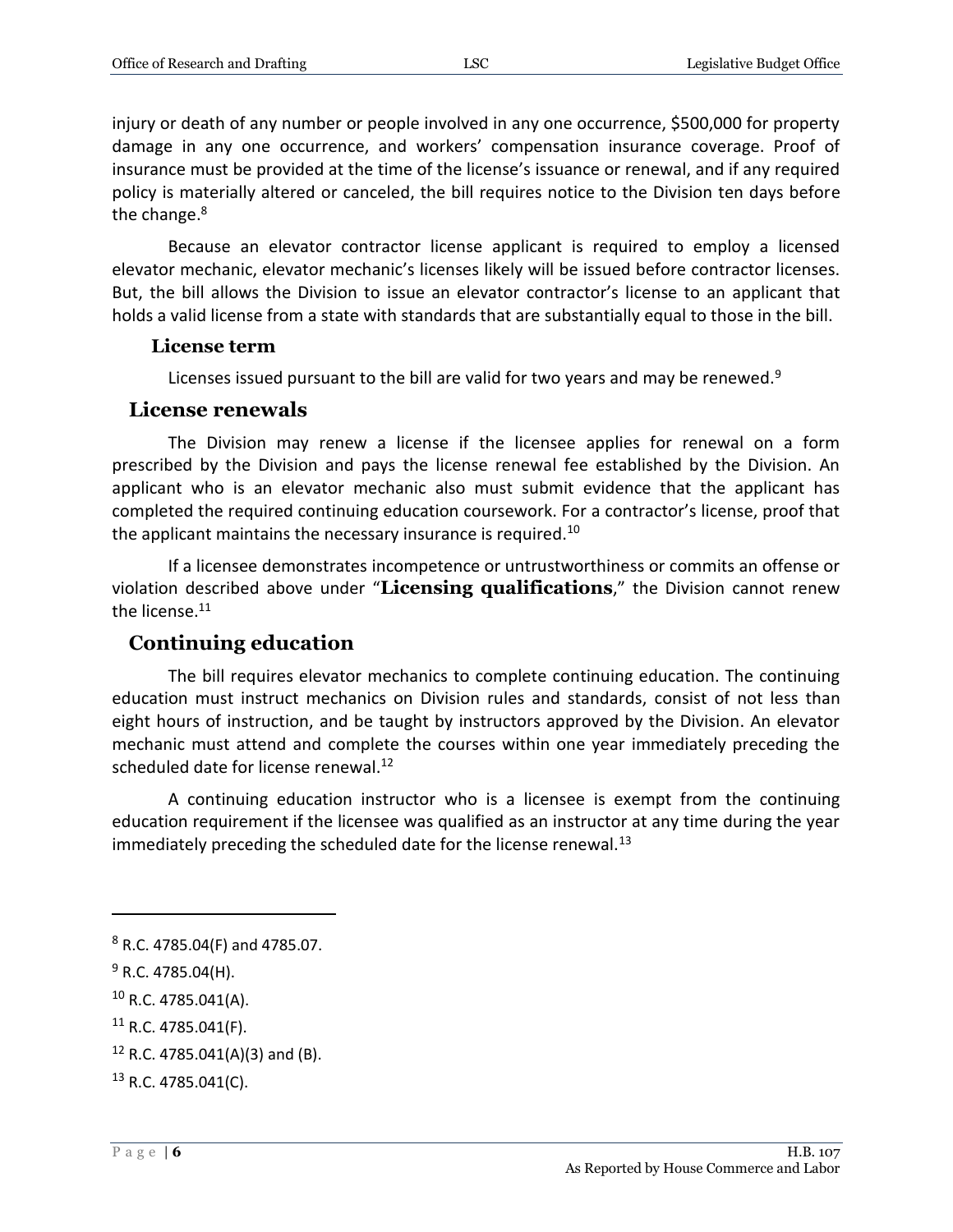#### **Temporary continuing education waiver**

<span id="page-6-0"></span>An elevator mechanic who, due to a temporary disability, is unable to complete the required continuing education coursework before the elevator mechanic's license expires may apply for a temporary continuing education waiver.

The elevator mechanic must apply for the waiver in a form prescribed by the Division. The form is to be signed by the applicant and be accompanied by a certified statement from a competent physician attesting to the temporary disability. Any falsification of the application is considered perjury. If the Division grants the waiver, the elevator mechanic's license does not expire but is placed on inactive status.

On the termination of the temporary disability, the elevator mechanic must submit to the Division a certified statement from the same physician, if practicable, attesting to the termination. The Division must then take the mechanic's license off inactive status and issue the mechanic a 90-day waiver sticker, to be affixed to the license. The elevator mechanic may work under the license but must meet the continuing education requirement during the 90-day period. If the elevator mechanic fails to meet the requirement in this time, the license is deemed expired.<sup>14</sup>

### **Continuing education providers**

<span id="page-6-1"></span>The bill requires approved continuing education providers to keep uniform attendance records for a period of ten years. The records must be available for inspection by the Division on request.

Approved training providers are responsible for the security of all attendance records and certificates of completion. Falsifying or knowingly allowing another to falsify these documents is grounds for suspension or revocation of Division approval.<sup>15</sup>

### <span id="page-6-2"></span>**Emergency licenses**

If the Division determines that an emergency exists due to a disaster, an act of God, or a work stoppage, and that there are not enough Ohio elevator mechanic licensees to cope with the emergency, the Division must declare a state of emergency and respond by issuing temporary emergency licenses. During the state of emergency, any individual found by a licensed elevator contractor to have an acceptable combination of documented experience and education to perform conveyance services without direct and immediate supervision may perform conveyance services without an elevator mechanic's license.

The individual must seek an emergency elevator mechanic's license from the Division within five business days after commencing work that would otherwise require an elevator mechanic's license. The elevator contractor associated with the individual must furnish proof of

 $14$  R.C. 4785.041(D).

 $15$  R.C. 4785.041(E).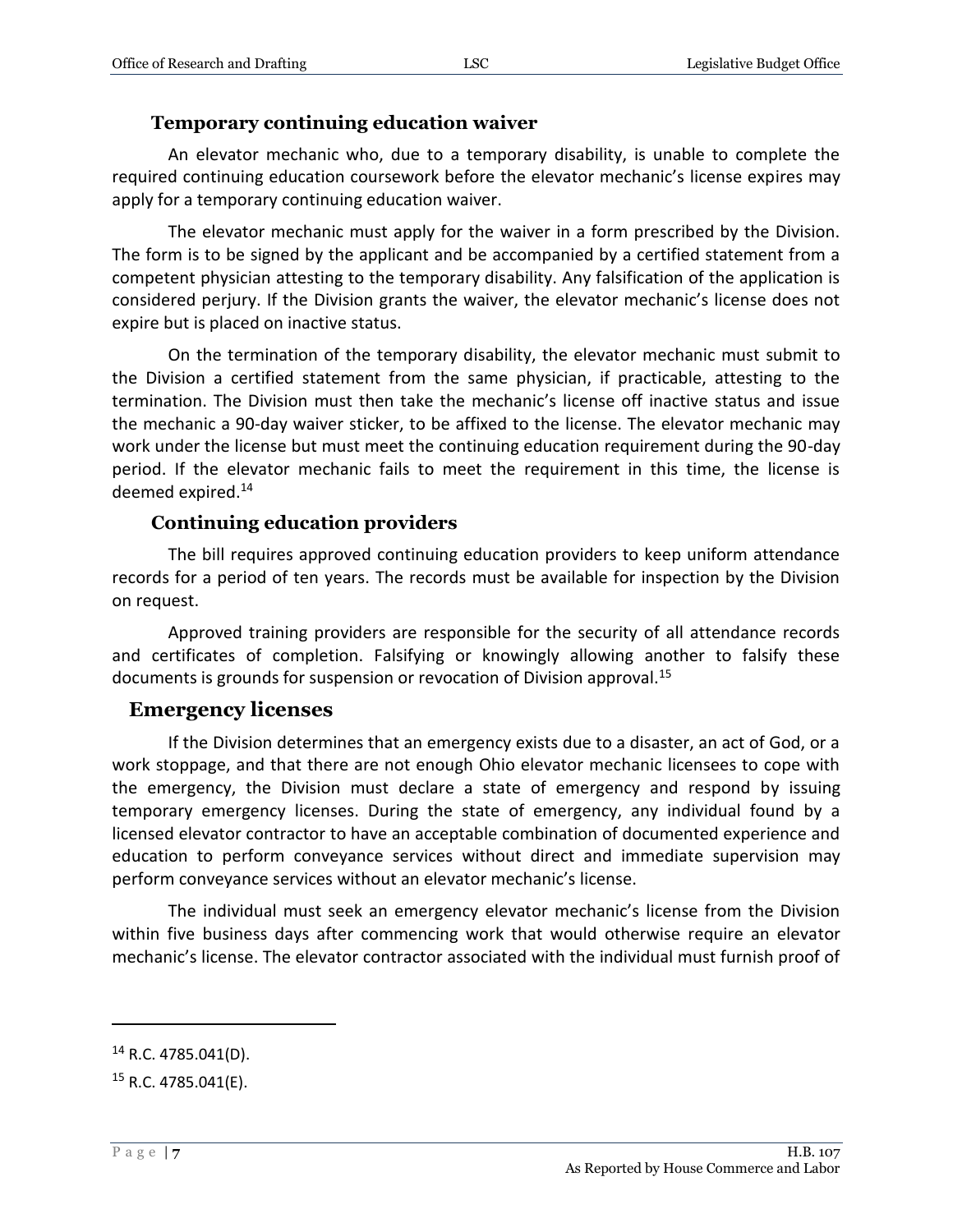competency as the Division may require. The Division cannot charge a fee for issuing or renewing an emergency license.

An emergency elevator mechanic's license is valid for 45 days and may be renewed for the duration of the state of emergency. The Division may restrict the validity of an emergency license to a particular conveyance or geographical area. Otherwise, the licensee has the rights and privileges of an elevator mechanic's license.<sup>16</sup>

### <span id="page-7-0"></span>**Licensee shortage**

The bill requires an elevator contractor to notify the Division when there are no licensed elevator mechanics available to provide conveyance services. The contractor may request the Division issue temporary elevator mechanic's licenses to individuals certified by the contractor to have an acceptable combination of documented experience and education to provide conveyance services without direct and immediate supervision.

Any individual certified by a contractor must immediately seek a temporary elevator mechanic's license from, and pay an application fee set by, the Division. If the Division is satisfied with the individual's qualifications, it must issue a temporary elevator mechanic's license to the individual. A temporary license is valid only for a specified term set by the Division, and that term must be noted on the license. A temporary license is only valid while the licensee is employed by the elevator contractor that certified the individual as being qualified. A temporary elevator mechanic's license is renewable in accordance with rules adopted by the Division.<sup>17</sup>

## <span id="page-7-1"></span>**Authority and responsibility of the Superintendent of Industrial Compliance**

The bill requires the Superintendent of Industrial Compliance, in accordance with the Administrative Procedure Act, $18$  to adopt rules regarding issuance and renewal of elevator mechanic's licenses and elevator contractor's licenses, and a list of offenses for which a conviction, guilty plea, or plea of no contest may disqualify a person from obtaining, renewing, or retaining a license. The bill also allows the Superintendent to adopt rules pertaining to:

- Development of public awareness programs;
- Classifications or subclassifications of licenses for elevator mechanics and elevator contractors;
- **Monitoring inspections and testing in order to ensure satisfactory performance by** licensees;

<sup>16</sup> R.C. 4785.05.

<sup>&</sup>lt;sup>17</sup> R.C. 4785.051.

<sup>18</sup> R.C. Chapter 119.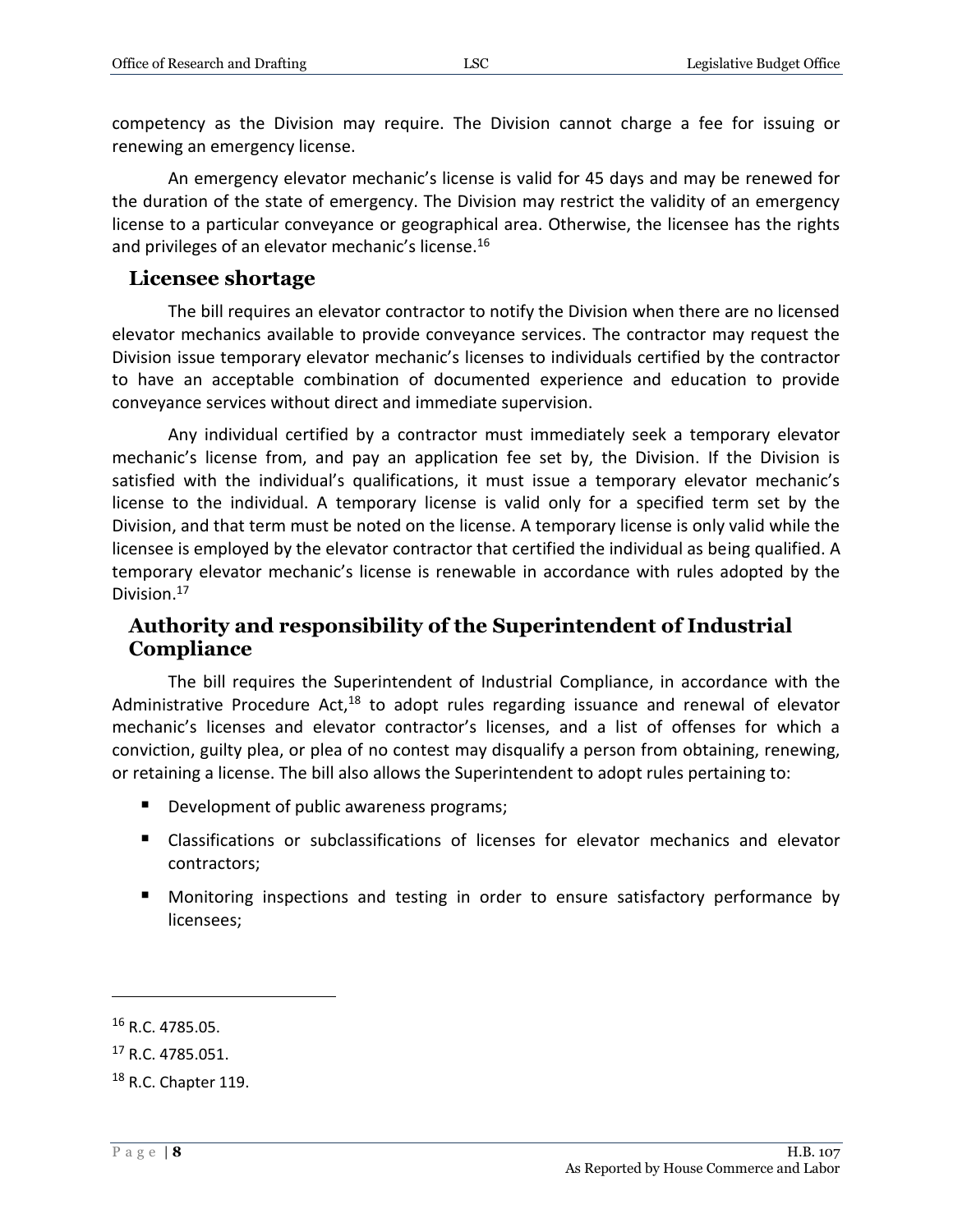- Fee schedules for elevator mechanic and elevator contractor licenses that reflect the actual costs and expenses necessary to administer the bill's new licensing law;
- Standards for the approval of license testing agencies;
- Standards for the approval of continuing education and training providers;
- Any other rules necessary to administer and carry out the bill's new licensing law.

The bill prohibits the Superintendent from adopting rules relating to the construction, maintenance, and repair of elevators, except as they pertain to licensing individuals under the bill. Outside of that prohibition, and the mandatory and permissive rule-making authority discussed above, the bill provides the Superintendent with a broad grant of authority. Specifically, the authority to exercise such other powers and duties as are necessary to carry out the intent of the new licensing chapter.

Under current law, the Superintendent must remove two or more rules that contain regulatory restrictions, including rules that contain the words "shall," "must," "require," "shall not," "may not," or "prohibit" for each rule the Superintendent adopts that also contains a regulatory restriction (known as the "two for one requirement"). With respect to rules pertaining to the issuance and renewal of elevator mechanic's licenses and elevator contractor's licenses, the Superintendent is exempt from the two for one requirement.<sup>19</sup>

#### <span id="page-8-0"></span>**Fees**

The bill requires all moneys collected by the Division in administering the bill's licensing provisions to be credited to the Industrial Compliance Operating Fund in the state treasury. Under continuing law, the Department of Commerce uses the Fund to pay for the Division's operating and administrative expenses.<sup>20</sup>

### <span id="page-8-1"></span>**Standard of care for licensees**

The bill states that licensees must ensure that installation, service, and maintenance of a conveyance is performed in accordance with state and local law and with generally accepted standards referenced in those laws or related rules.

When any material alteration (an alteration as defined in the standards related to the item altered) is made to a conveyance, the licensees involved must ensure that the conveyance adheres to the appropriate conveyance standard for the alteration.<sup>21</sup>

## <span id="page-8-2"></span>**Excluded equipment**

The bill also specifically excludes a range of equipment from the bill. Those are:

**Material hoists;** 

 $19$  R.C. 4785.08, by reference to R.C. 121.95, not in the bill.

<sup>20</sup> R.C. 121.084.

 $21$  R.C. 4785.01(A) and 4785.06.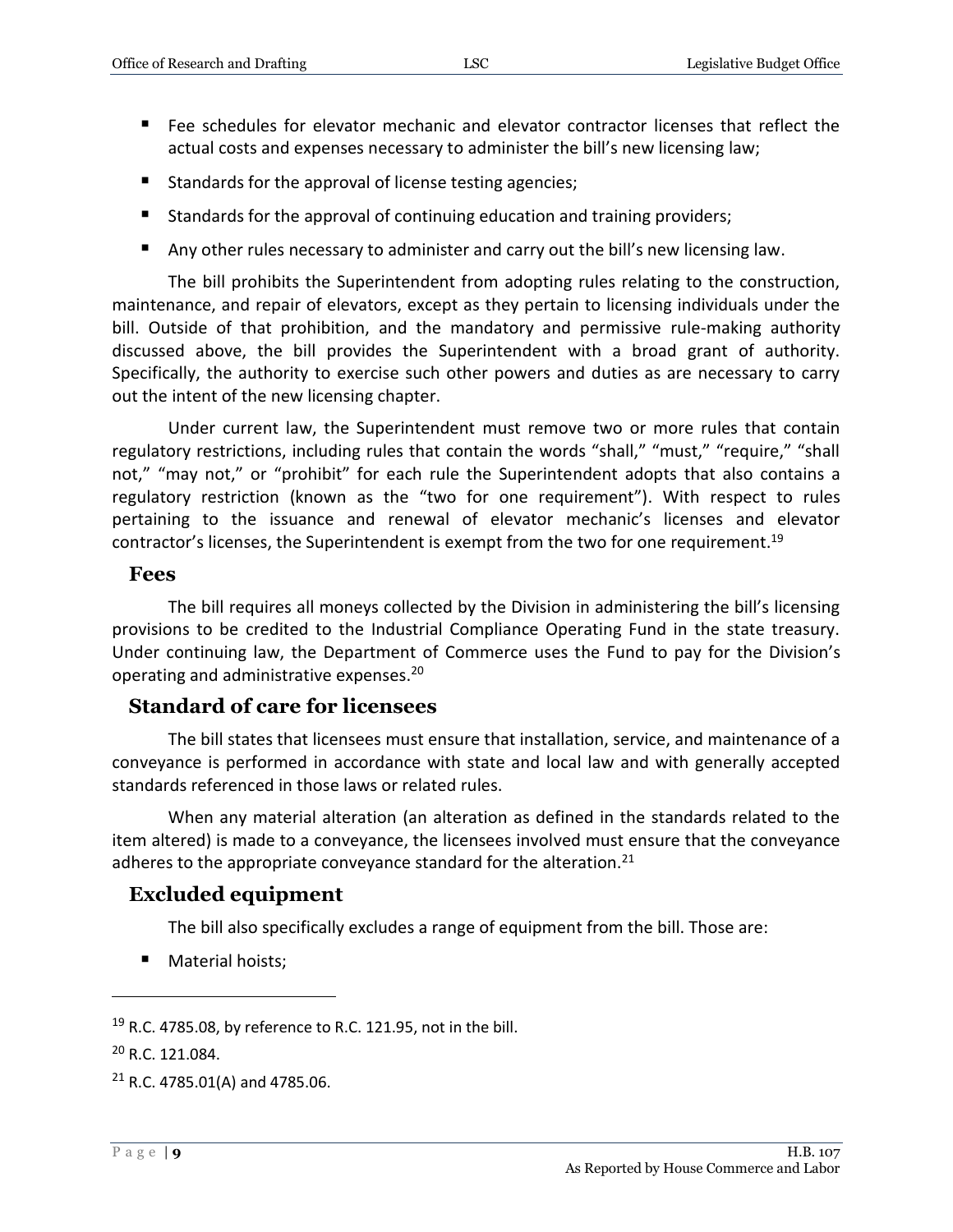- **Manlifts**;
- Mobile scaffolds, towers, and platforms;
- Powered platforms and equipment for exterior and interior maintenance;
- Conveyors and related equipment;
- Cranes, derricks, hoists, hooks, jacks, and slings;
- $\blacksquare$  Industrial trucks:
- **Portable equipment, except for portable escalators;**
- Tiering or piling machines used to move materials to and from storage located and operating entirely within one story;
- **Equipment for feeding or positioning materials at machine tools, printing presses, and** similar machines;
- Skip or furnace hoists;
- Wharf ramps;
- Railroad car lifts or dumpers;
- Line jacks, false cars, shafters, moving platforms, and similar equipment used for installing an elevator by a contractor licensed in Ohio;
- Chairlifts;
- Any conveyance installed in a showroom that is for demonstration purposes only.<sup>22</sup>

## <span id="page-9-0"></span>**The Elevator Safety Review Board**

The bill creates the Elevator Safety Review Board (ESRB) for the purpose of investigating violations of the new licensing chapter, holding disciplinary administrative hearings, and assessing penalties. The ESRB is created within the Division.<sup>23</sup>

## <span id="page-9-1"></span>**Disciplinary actions**

The bill authorizes the ESRB to suspend or revoke a license or subject the licensee to a civil penalty if the ESRB determines that the licensee has:

- Been convicted of a crime of moral turpitude or a disqualifying offense;
- $\blacksquare$  Violated any provision of the new licensing law or any rule adopted pursuant to it;
- **Demonstrated incompetence or untrustworthiness;**

 $22$  R.C. 4785.02(B).

 $23$  R.C. 4785.09(A) and (B).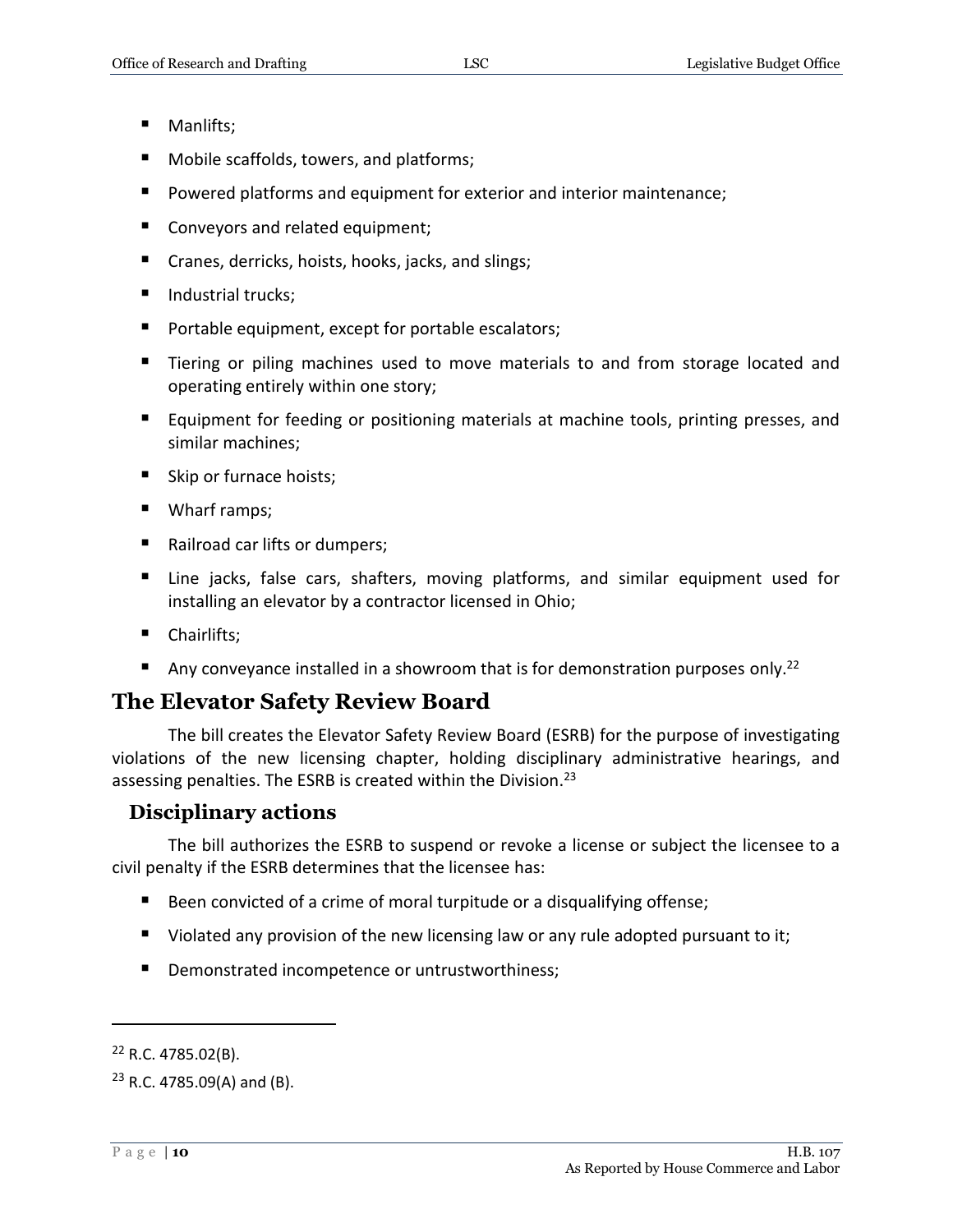- **E** Engaged in fraud, misrepresentation, or deception in the conduct of business;
- Obtained or attempted to obtain an elevator mechanic's or contractor's license, or renewal of such a license, by means of fraud, deception or misrepresentation;
- Obtained or attempted to obtain an order, ruling, or authorization from the Division by means of fraud or misrepresentation.<sup>24</sup>

This is the same list that requires the Division to deny an elevator mechanic's license.

Any administrative action taken is to be made only after the ESRB holds a hearing in accordance with the Administrative Procedure Act. Notice of the hearing must be provided to the licensee in question at least ten days before the hearing at the last known address appearing on the license, served personally or by registered mail. The notice must state the date, hour, and place of the hearing and set forth a statement of facts constituting the grounds for the charges.

If the ESRB revokes or suspends the license or subjects the licensee to a civil penalty, the licensee may appeal the determination to the Franklin County Court of Common Pleas.<sup>25</sup>

Any individual may request an investigation into an alleged violation of the bill by giving notice to the ESRB of a potential violation or danger. The notice must be in writing, set forth with reasonable particularity the grounds for the notice, and be signed by the individual making the request. On request, the signer's name must be omitted from any copy of the notice or any record published, released, or made available.<sup>26</sup>

If, on receipt of a request, the ESRB determines that there are reasonable grounds to believe that a violation or danger exists, the bill requires the ESRB to investigate. If the ESRB determines that there are no reasonable grounds to believe that a violation or danger exists, it must notify the party in writing of that determination.<sup>27</sup>

### <span id="page-10-0"></span>**Penalties**

A person who recklessly violates any of the provisions of the new licensing law is subject to a fine of not more than \$1,500, sentenced to a jail term not exceeding 30 days, or both.<sup>28</sup>

### <span id="page-10-1"></span>**ESRB – membership and structure**

The ESRB consists of nine members, including the Director of Commerce or the Director's designee, a Board of Building Standards representative, and the following individuals, appointed by the Governor:

<sup>24</sup> R.C. 4785.091(A).

 $25$  R.C. 119.12 and 4785.091(B).

<sup>26</sup> R.C. 4785.092(A).

<sup>27</sup> R.C. 4785.092(B).

<sup>28</sup> R.C. 4785.99.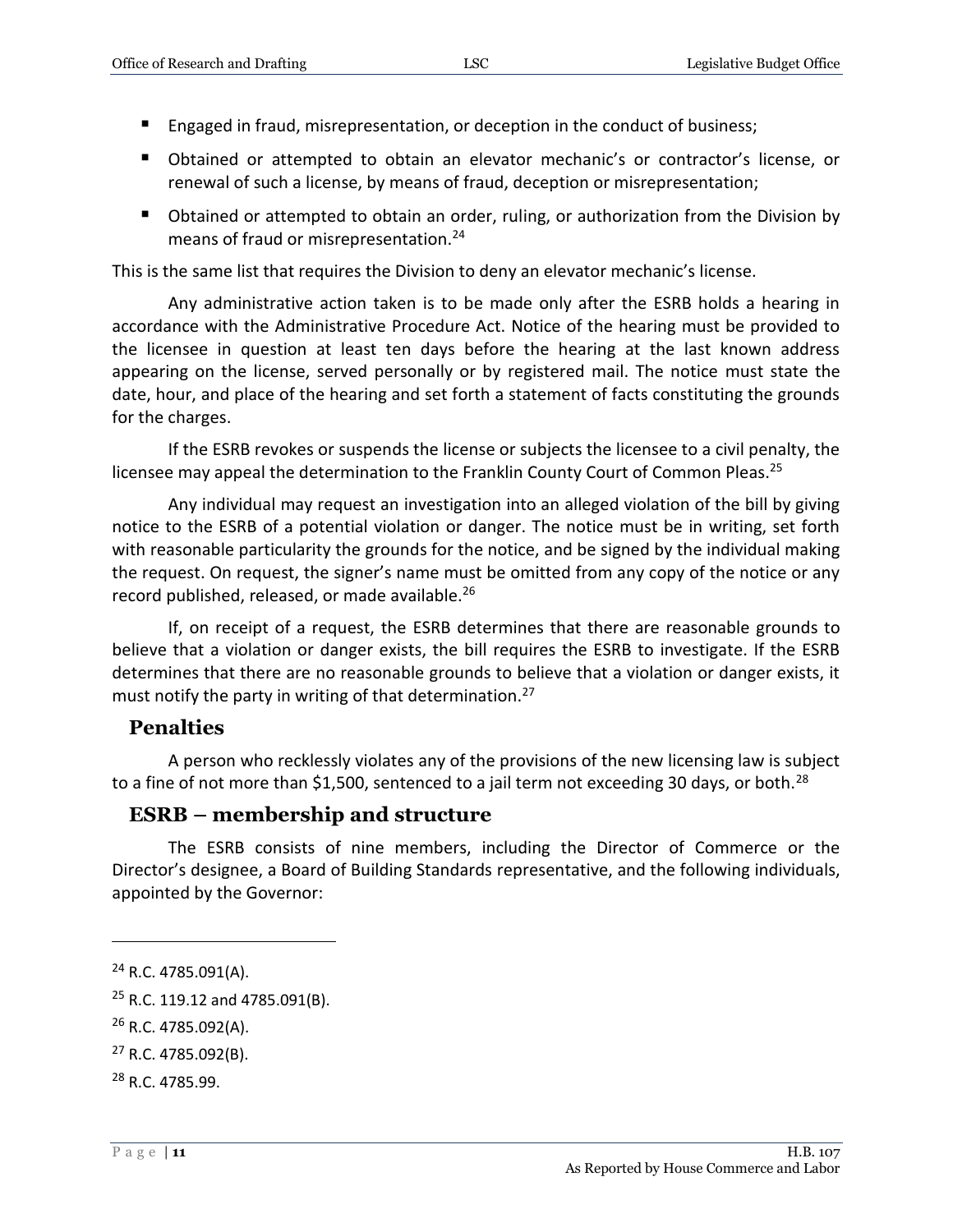- One representative of a major elevator manufacturing company;
- One representative of an elevator servicing company;
- One representative of the architectural design or elevator consulting profession;
- One representative of the general public;
- One representative of Ohio municipalities;
- One representative of building owners or managers;
- One representative of the building trade who is an individual providing conveyance services.

The bill does not establish a specific date by which the Governor must appoint the initial members. The term of those members appointed to the ESRB is three years. Vacancies are filled in the same manner as the original appointments. If any appointed board member is absent from three consecutive meetings, the member's seat is deemed vacant. All ESRB members serve without salary but are reimbursed for necessary expenses.

The ESRB must meet and organize within ten days after the appointment of its members and elect a secretary from its members. The Governor appoints one ESRB member to serve as the chair. A majority constitutes a quorum, and the chair will be the deciding vote in the event of a tie vote.

The ESRB must meet not less than once a month and as often as it considers necessary for the consideration of code regulations, appeals, variances, and for the transaction of other business as properly may come before it. Special meetings are to be called as prescribed in rules adopted by the ESRB.<sup>29</sup>

## <span id="page-11-0"></span>**Elevator inspections**

## <span id="page-11-1"></span>**New exemption for private residences**

Current law contains an inspection regime for elevators. It requires passenger elevators, escalators, moving walks, and freight elevators to be inspected twice a year (though the Board of Building Standards can reduce the frequency for certain low-capacity passenger elevators). Permanently installed power dumb-waiters, hoists, and other lifting or lowering apparatus that are not designed to carry people must be inspected once a year. The bill exempts elevators installed in private residences from the law's inspection requirements. Under the bill, a private residence is a distinct building or a unit in a multiple dwelling building that is occupied by members of a single-family unit.<sup>30</sup>

The bill makes related changes to the definition of "**elevator**." Current law states that the term means a hoisting and lowering apparatus equipped with a car, cage, or platform which

 $29$  R.C. 4785.09(C) through (H).

 $30$  R.C. 4105.10 and 4785.01(A).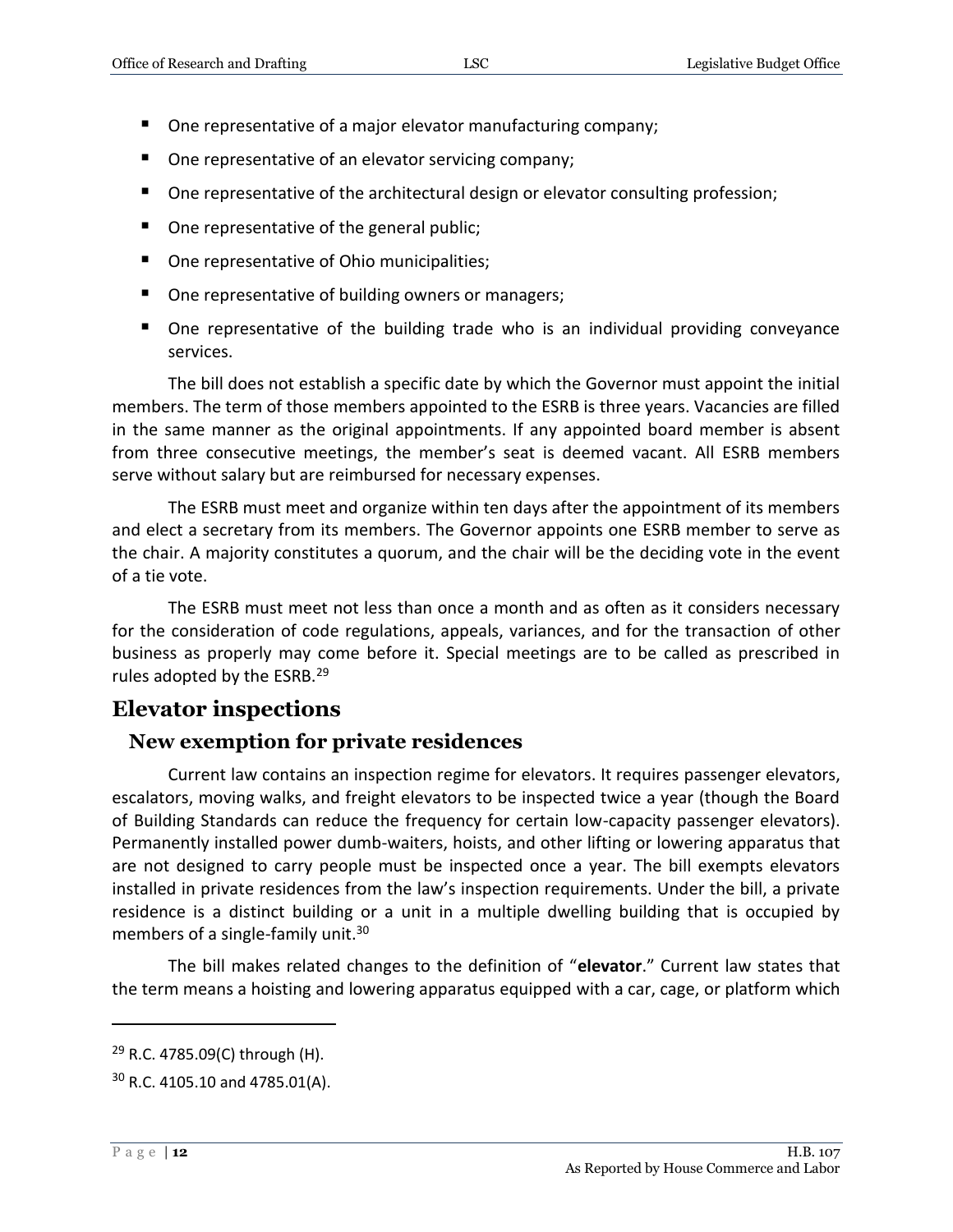moves on or between permanent rails or guides and serves two or more fixed landings in a building or structure to which the Ohio law requiring buildings to be safe and sanitary applies. Residential buildings appear to be covered by that law, but the bill amends the definition of "elevator" to specifically include hoisting and lowering apparatus in private residences. The bill also specifically excludes from the definition chairlifts in private residences, as well as lifting devices installed in showrooms for demonstration purposes.<sup>31</sup>

## <span id="page-12-0"></span>**New generally applicable testing requirement**

The bill adds a requirement that the owners of all conveyances, not just elevators, have an elevator contractor licensed under the bill ensure that required tests are conducted at intervals in compliance with certain engineering standards referenced in the bill (ASME A17.1, ASME A18.1, and ASCE 21). All tests must be performed by a licensed elevator mechanic.<sup>32</sup>

## <span id="page-12-1"></span>**Standards referenced in the bill**

The bill's terms reference the definitions in the applicable engineering standards from the American Society of Civil Engineers (ASCE), the American Society of Mechanical Engineers (ASME), and the American National Standard Code. As those definitions are very technical and often are used to describe what the bill does not cover, they are omitted from this analysis.

## <span id="page-12-2"></span>**General Assembly's intent**

The bill includes an intent clause; it states that the General Assembly's intent in enacting the bill is to provide for the safety of installers, maintainers, and users of elevators and other conveyances, as well as to promote public safety awareness regarding the same. According to the intent clause, elevator personnel performing work covered by the bill must, by documented training, experience, or both, be familiar with the operation and safety functions of the components and equipment. The intent clause also provides that, under the bill, training and experience must guarantee the ability to recognize the safety hazards and perform the procedures to which they are assigned in conformance with the bill's requirements and that the bill is to be considered the minimum standard for elevator and conveyance personnel.<sup>33</sup>

## **COMMENT**

It is unclear to what "education credits," as used in the phrase "an acceptable combination of documented experience and education credits," refers. The bill specifically addresses the work experience requirement, setting it at three years. It also requires a written examination, but it is unclear if the written examination is meant to fulfill the "education credits" requirement. <sup>34</sup>Another section of the bill requires the Superintendent to adopt rules

 $31$  R.C. 4105.01(A) and R.C. 3781.06, not in the bill.

<sup>32</sup> R.C. 4105.30.

<sup>33</sup> R.C. 4785.021.

<sup>34</sup> R.C. 4785.04(D).